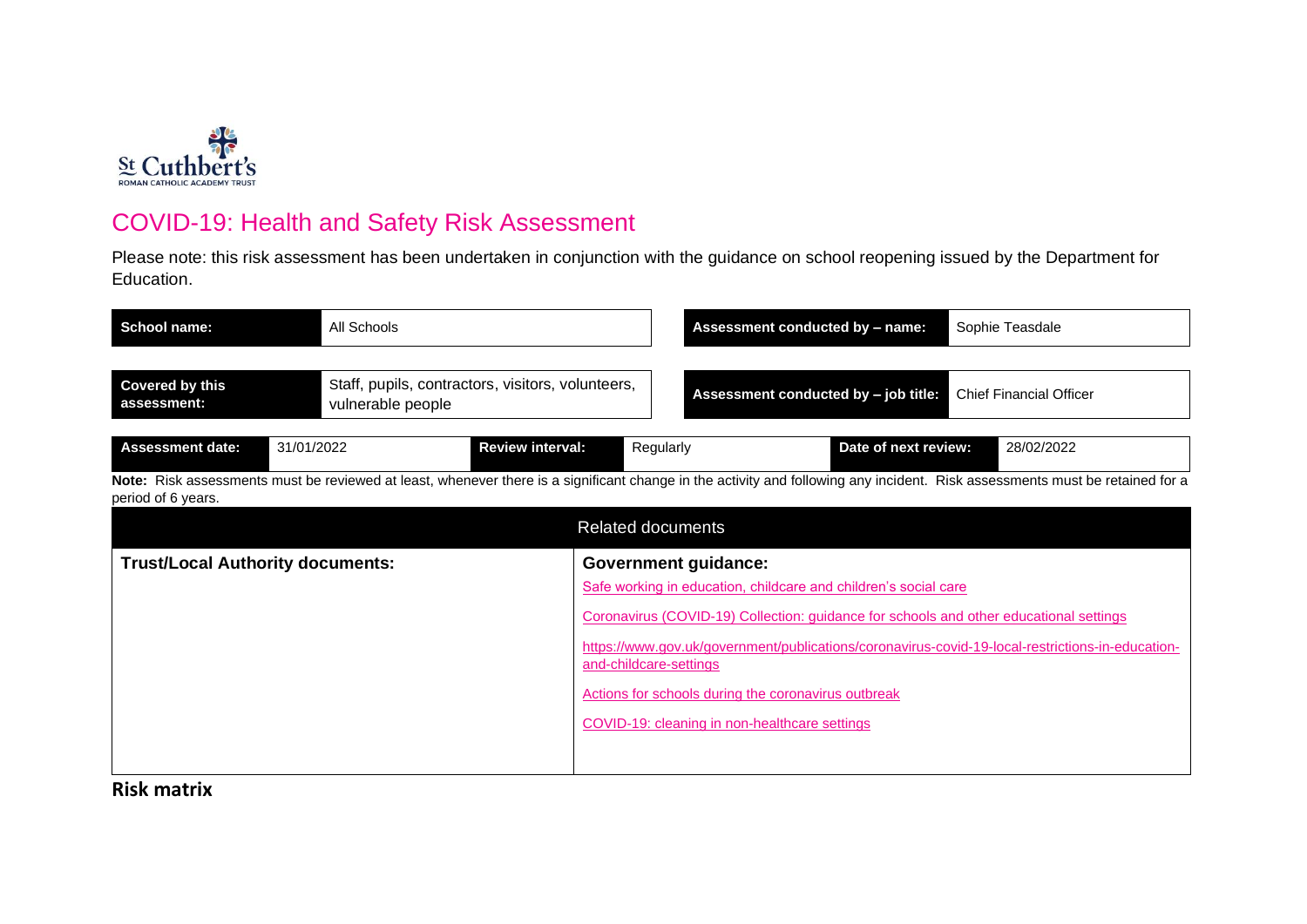| <b>Risk rating</b>      |                                                         |                                                        |                                                                                                                                                                                                                                                                                                                                                                                                                                                                                                                                                                                                                                                                                                                                                                                                                                                                                                                                                                                                                                                                                                                                                                                                                                                                                                                                                                                                                                                                                                                                                                                                                                                                                                                                                                                                                                                                              |                 | <b>Likelihood of occurrence</b> |                                        |
|-------------------------|---------------------------------------------------------|--------------------------------------------------------|------------------------------------------------------------------------------------------------------------------------------------------------------------------------------------------------------------------------------------------------------------------------------------------------------------------------------------------------------------------------------------------------------------------------------------------------------------------------------------------------------------------------------------------------------------------------------------------------------------------------------------------------------------------------------------------------------------------------------------------------------------------------------------------------------------------------------------------------------------------------------------------------------------------------------------------------------------------------------------------------------------------------------------------------------------------------------------------------------------------------------------------------------------------------------------------------------------------------------------------------------------------------------------------------------------------------------------------------------------------------------------------------------------------------------------------------------------------------------------------------------------------------------------------------------------------------------------------------------------------------------------------------------------------------------------------------------------------------------------------------------------------------------------------------------------------------------------------------------------------------------|-----------------|---------------------------------|----------------------------------------|
|                         |                                                         |                                                        | High (H), Medium (M), Low (L)                                                                                                                                                                                                                                                                                                                                                                                                                                                                                                                                                                                                                                                                                                                                                                                                                                                                                                                                                                                                                                                                                                                                                                                                                                                                                                                                                                                                                                                                                                                                                                                                                                                                                                                                                                                                                                                | <b>Probable</b> | <b>Possible</b>                 | <b>Remote</b>                          |
|                         |                                                         |                                                        | Major: Causes major physical injury, harm or ill-health.                                                                                                                                                                                                                                                                                                                                                                                                                                                                                                                                                                                                                                                                                                                                                                                                                                                                                                                                                                                                                                                                                                                                                                                                                                                                                                                                                                                                                                                                                                                                                                                                                                                                                                                                                                                                                     | н               | н                               | M                                      |
| <b>Likely</b><br>impact |                                                         |                                                        | Severe: Causes physical injury or illness requiring first aid.                                                                                                                                                                                                                                                                                                                                                                                                                                                                                                                                                                                                                                                                                                                                                                                                                                                                                                                                                                                                                                                                                                                                                                                                                                                                                                                                                                                                                                                                                                                                                                                                                                                                                                                                                                                                               | н               | M                               |                                        |
|                         |                                                         |                                                        | Minor: Causes physical or emotional discomfort.                                                                                                                                                                                                                                                                                                                                                                                                                                                                                                                                                                                                                                                                                                                                                                                                                                                                                                                                                                                                                                                                                                                                                                                                                                                                                                                                                                                                                                                                                                                                                                                                                                                                                                                                                                                                                              | M               |                                 |                                        |
| Area for concern        |                                                         | <b>Risk</b><br>rating<br>prior to<br>action<br>(H/M/L) | <b>Control measures in place</b>                                                                                                                                                                                                                                                                                                                                                                                                                                                                                                                                                                                                                                                                                                                                                                                                                                                                                                                                                                                                                                                                                                                                                                                                                                                                                                                                                                                                                                                                                                                                                                                                                                                                                                                                                                                                                                             |                 |                                 | <b>Residual risk rating</b><br>(H/M/L) |
| control.                | Spread of COVID-19 due to<br>poor hygiene and infection | $\mathsf{H}^{\scriptscriptstyle{\mathsf{I}}}$          | Current government guidance is being observed. Key strategies to reduce the chance of transmission are:<br>Lateral flow testing twice per week<br>Effective ventilation using CO2 monitors and air purifiers where necessary<br>Robust hygiene measures<br>Enhanced cleaning routines.<br>Covid-19 continues to be a virus that we learn to live with and the imperative to reduce disruption to children<br>and young people's education remains.<br>1. Minimise contact with individuals who are unwell by ensuring that those who have coronavirus<br>(COVID-19) symptoms, do not attend school.<br>This information is issued at staff and student briefings and in letters home to parents:<br>• Anyone with symptoms must remain at home and preferably take a PCR test. If the result is positive, then<br>you should self-isolate according to current guidance.<br>• Any student or staff member needs to go home immediately if they have symptoms. They should take a<br>PCR test as soon as possible.<br>Close contacts in schools are now identified by NHS Test and Trace.<br>If you are aged over 18 years and 6 months and are fully vaccinated and have been in close contact with a<br>positive case with someone you live with, you are not legally required to self-isolate, but we require you to<br>take an LFD test every day for 7 days and self-isolate if you get a positive result.<br>. If you are aged 18 years and 6 months and are not fully vaccinated and have been in close contact with a<br>positive case with someone you live with, you are legally required to stay at home and self-isolate.<br>Fully vaccinated or below the age of 18 years and 6 months are not required to self-isolate but you strongly<br>advised to take an LFD test every day for 7 days or until 10 days since your last contact with the positive<br>case. |                 |                                 |                                        |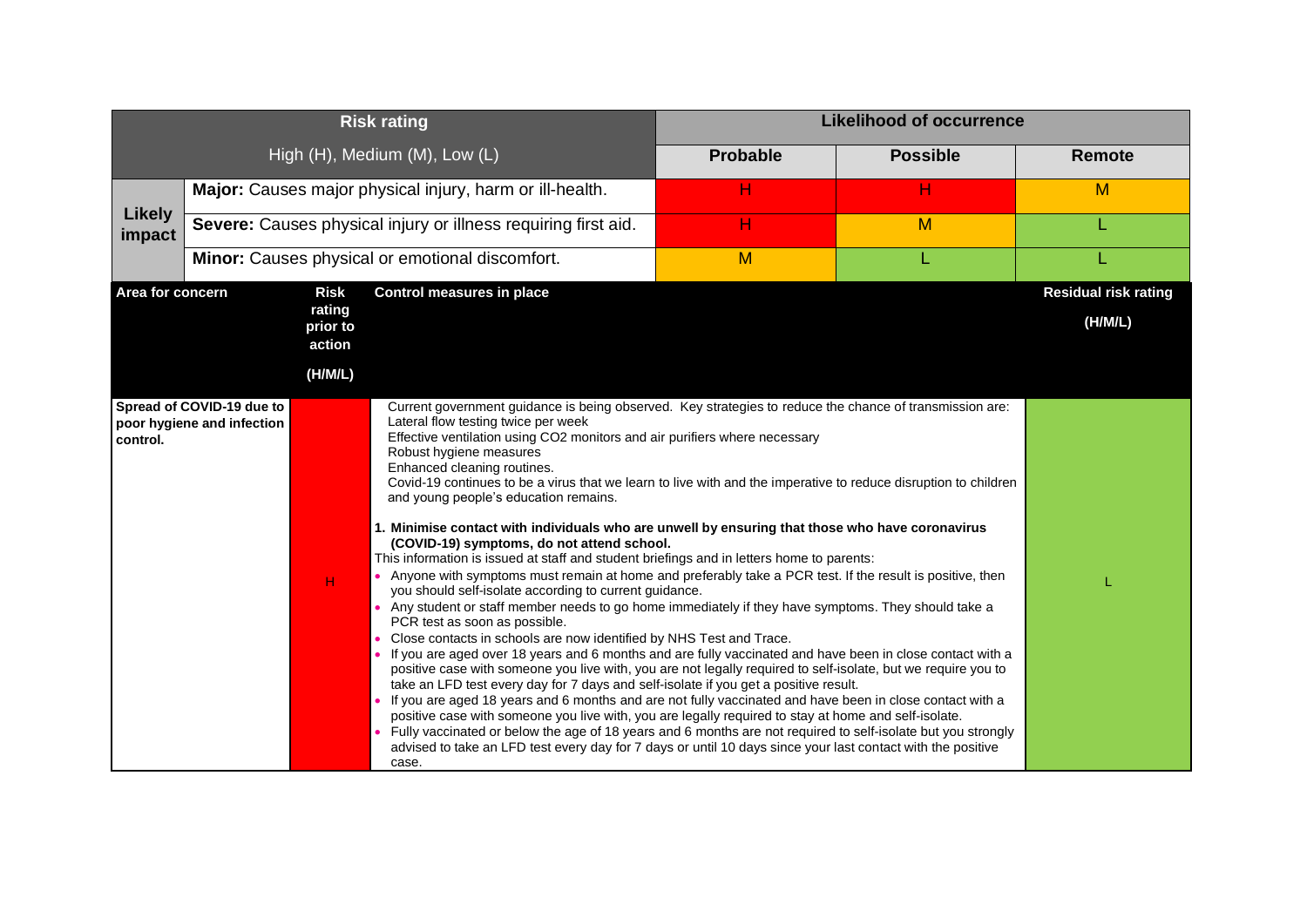| Area for concern | <b>Risk</b>                  | <b>Control measures in place</b>                                                                                                                                                                                                                                                                                                                                                                                                                                                                                                                                                                                                                                                                                               | <b>Residual risk rating</b> |
|------------------|------------------------------|--------------------------------------------------------------------------------------------------------------------------------------------------------------------------------------------------------------------------------------------------------------------------------------------------------------------------------------------------------------------------------------------------------------------------------------------------------------------------------------------------------------------------------------------------------------------------------------------------------------------------------------------------------------------------------------------------------------------------------|-----------------------------|
|                  | rating<br>prior to<br>action |                                                                                                                                                                                                                                                                                                                                                                                                                                                                                                                                                                                                                                                                                                                                | (H/M/L)                     |
|                  | (H/M/L)                      |                                                                                                                                                                                                                                                                                                                                                                                                                                                                                                                                                                                                                                                                                                                                |                             |
|                  |                              | • A child with symptoms awaiting collection needs to be isolated and kept at a distance of 2 metres from the<br>supervising staff member, ideally in a well-ventilated place. PPE is required if this distance cannot be<br>maintained or there is a risk of contaminated bodily fluids.<br>• If the child uses the bathroom, it must be thoroughly disinfected before use by anyone else.<br>• Everyone must wash their hands thoroughly for 20 seconds with soap and running water or use hand<br>sanitiser after any contact with someone who is unwell. The area around the person with symptoms must be<br>cleaned with disinfectant after they have left to reduce the risk of passing the infection on to other people. |                             |
|                  |                              | In addition:                                                                                                                                                                                                                                                                                                                                                                                                                                                                                                                                                                                                                                                                                                                   |                             |
|                  |                              | • Staff are reminded that they have received frequent communications on infection control that gives them a<br>good understanding of how the spread of coronavirus occurs and can be mitigated.<br>• Infection control briefing is arranged for new staff.<br>• Infection control briefing is arranged for staff returning.                                                                                                                                                                                                                                                                                                                                                                                                    |                             |
|                  |                              | 2. Face Coverings<br>• Face coverings are no longer required in classrooms or communal areas. If staff, students or visitors prefer<br>to wear a facemask for their own safety then currently this will not be challenged as long as it does not<br>disrupt teaching and learning.                                                                                                                                                                                                                                                                                                                                                                                                                                             |                             |
|                  |                              | 3. Clean hands thoroughly more often than usual<br>• Handwashing / sanitising is scheduled into the school day. It takes place as a minimum: when students,<br>staff or visitors enter the school; at break; before and after lunch; before leaving school; whenever the toilet<br>is used.<br>• Handwashing routines are demonstrated in all relevant locations.<br>Hand driers have been decommissioned and paper towels are provided.<br>Checks are scheduled during the day on stocks of hand sanitiser, soap and paper towels. Steps are taken<br>to ensure that there is sufficient supply in school.<br>4. Ensure good respiratory hygiene by promoting the 'catch it, bin it, kill it' approach.                       |                             |
|                  |                              | • Posters remind students and staff about the importance of the approach and handwashing and are<br>displayed around the school, particularly by washbasins/ toilets and at entry/exit points.<br>Primary pupils are supported to ensure hygiene routines are undertaken regularly and effectively.<br>The location of bins around the school is checked and more are ordered if necessary.<br>• A schedule for bins to be emptied / disinfected is in place and is adhered to.                                                                                                                                                                                                                                                |                             |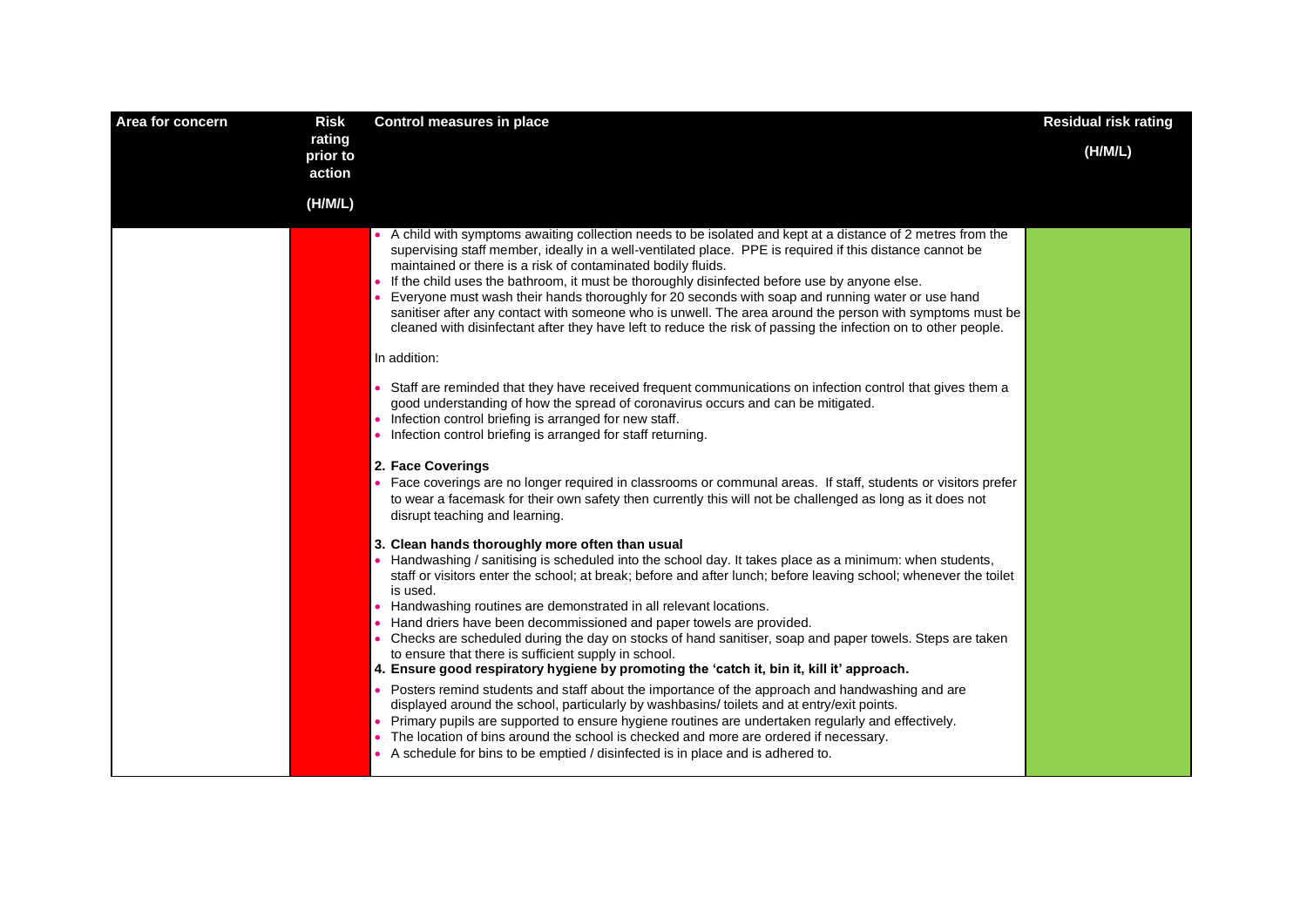| Area for concern                                       | <b>Risk</b>                  | <b>Control measures in place</b>                                                                                                                                                                                                                                                                                                                                              | <b>Residual risk rating</b> |
|--------------------------------------------------------|------------------------------|-------------------------------------------------------------------------------------------------------------------------------------------------------------------------------------------------------------------------------------------------------------------------------------------------------------------------------------------------------------------------------|-----------------------------|
|                                                        | rating<br>prior to<br>action |                                                                                                                                                                                                                                                                                                                                                                               | (H/M/L)                     |
|                                                        | (H/M/L)                      |                                                                                                                                                                                                                                                                                                                                                                               |                             |
|                                                        |                              | 5. Introduce enhanced cleaning, including cleaning frequently touched surfaces often, using standard<br>products such as detergents.<br>The school's Site Manager ensures delivery of the induction package to cleaning staff, so they fully<br>understand their role in preventing the spread of coronavirus.                                                                |                             |
|                                                        |                              | The cleaning schedule is reviewed and if necessary additional staff hours are provided to ensure that<br>$\bullet$<br>cleaning standards are adhered to.<br>Enhanced cleaning routines are in place across all schools.<br>Stock checks and stock control are maintained.<br>• The canteen and catering areas are subject to enhanced cleaning routines.                      |                             |
| <b>Maintaining effective</b>                           |                              | 6. Minimise contact between individuals and maintain social distancing wherever possible.                                                                                                                                                                                                                                                                                     |                             |
| social distancing to<br>prevent spread of COVID-<br>19 |                              | Staff, students and visitors are encouraged to respect individual's personal space wherever possible.<br>Students are instructed to clean some resources with wipes to reduce the chance of transmission.<br>$\bullet$<br>7. Where necessary, wear appropriate personal protective equipment (PPE)                                                                            |                             |
|                                                        |                              | The school continues to maintain and monitor stocks of kite marked PPE and has access to supplier lists.<br>$\bullet$<br>Staff are supplied with PPE when supervising a pupil who has symptoms of COVID-19 (if 2m social<br>distancing cannot be ensured) and for the provision of routine intimate care to pupils that involves the use of<br>PPE.                           |                             |
|                                                        |                              | Gloves and aprons are provided for cleaning staff.<br>Face masks are worn by staff when cleaning visible bodily fluids from suspected COVID-19 case.<br>Stocks of PPE are regularly monitored and replenished.<br>Evacuation chairs have PPE packs with them which are replenished upon use.<br>8. Keeping occupied spaces well ventilated                                    |                             |
|                                                        |                              | Once the school is in operation, it is important to ensure it is well ventilated and a<br>comfortable teaching environment is maintained.                                                                                                                                                                                                                                     |                             |
|                                                        |                              | This can be achieved by a variety of measures including:                                                                                                                                                                                                                                                                                                                      |                             |
|                                                        |                              | Mechanical ventilation systems – these are adjusted to increase the ventilation rate wherever possible and<br>checked to confirm that normal operation meets current guidance (if possible, systems are adjusted to full<br>fresh air or, if not, then systems are operated as normal if they are within a single room and supplemented<br>by an outdoor air supply).         |                             |
|                                                        |                              | Natural ventilation – opening windows (in cooler weather windows are opened to provide constant<br>$\bullet$<br>background ventilation and opened more fully during breaks to purge the air in the space). Internal doors<br>are opened where necessary natural ventilation – external opening doors are also opened (if they are not<br>fire doors and where safe to do so). |                             |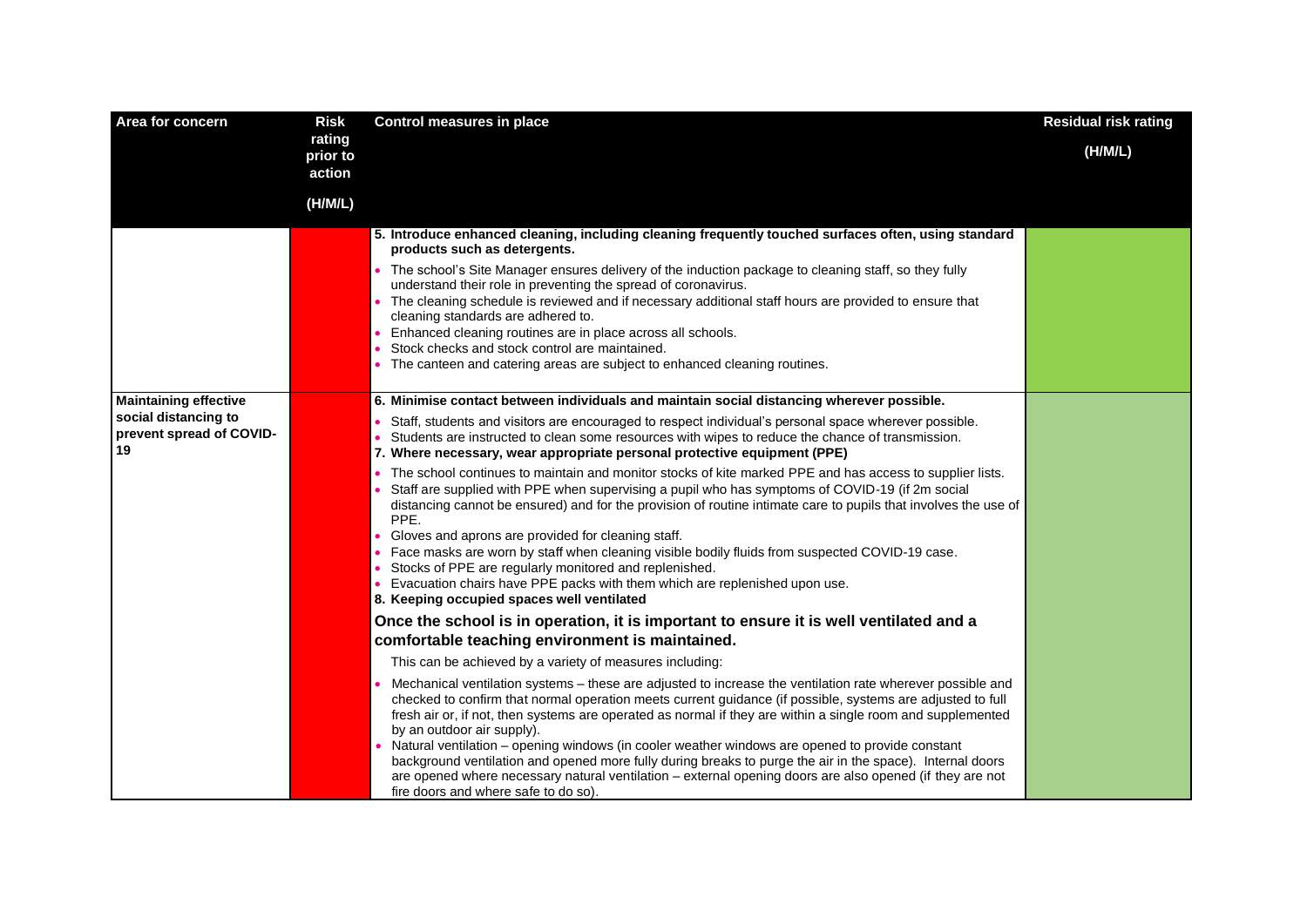| Area for concern | <b>Risk</b>                  | <b>Control measures in place</b>                                                                                                                                                                                                                                                                                                                                                                                                                                                                                                                                                                                                                                                                                                                                                                                                                                                                                                                                                                                                                                                                                                                                                                                                                                                                                                                                                                                                                                                                                                                                                                                                                                                                                                                                                                                                                                                                                                                                                                                                                                                                                                 | <b>Residual risk rating</b> |
|------------------|------------------------------|----------------------------------------------------------------------------------------------------------------------------------------------------------------------------------------------------------------------------------------------------------------------------------------------------------------------------------------------------------------------------------------------------------------------------------------------------------------------------------------------------------------------------------------------------------------------------------------------------------------------------------------------------------------------------------------------------------------------------------------------------------------------------------------------------------------------------------------------------------------------------------------------------------------------------------------------------------------------------------------------------------------------------------------------------------------------------------------------------------------------------------------------------------------------------------------------------------------------------------------------------------------------------------------------------------------------------------------------------------------------------------------------------------------------------------------------------------------------------------------------------------------------------------------------------------------------------------------------------------------------------------------------------------------------------------------------------------------------------------------------------------------------------------------------------------------------------------------------------------------------------------------------------------------------------------------------------------------------------------------------------------------------------------------------------------------------------------------------------------------------------------|-----------------------------|
|                  | rating<br>prior to<br>action |                                                                                                                                                                                                                                                                                                                                                                                                                                                                                                                                                                                                                                                                                                                                                                                                                                                                                                                                                                                                                                                                                                                                                                                                                                                                                                                                                                                                                                                                                                                                                                                                                                                                                                                                                                                                                                                                                                                                                                                                                                                                                                                                  | (H/M/L)                     |
|                  | (H/M/L)                      |                                                                                                                                                                                                                                                                                                                                                                                                                                                                                                                                                                                                                                                                                                                                                                                                                                                                                                                                                                                                                                                                                                                                                                                                                                                                                                                                                                                                                                                                                                                                                                                                                                                                                                                                                                                                                                                                                                                                                                                                                                                                                                                                  |                             |
|                  |                              | • School has access to and observes Health and Safety Executive guidance on air conditioning and<br>ventilation during the coronavirus outbreak and CIBSE coronavirus (COVID-19) advice.<br>• CO2 monitors are used to check on air quality across the site. These have been deployed across all<br>schools in areas with reduced ventilation and are regularly monitored.<br>• Air purifiers have been deployed in any location that failed to meet HSE standards on air quality.<br>9. Engage with Lateral Flow Device Testing<br>School leaders understand the importance of twice weekly lateral flow testing for staff and students.<br>• All students are recommended to LFD test twice weekly at home and regular reminders are issued via<br>social media, website and other communications.<br>• All staff and parents must engage with NHS Test and Trace immediately.<br>• Local health protection advice will be followed in the event of a local outbreak.<br>• All relevant information is available on the College website.<br>10. Manage confirmed cases of coronavirus (COVID-19) amongst the school community.<br>Contact details for the local Public Health England team and local authority health and safety team are<br>readily to hand.<br>• In line with current guidance, a clear process is in place to notify the appropriate authorities of any cases<br>that test positive (e.g., the Trust, the Local Authority, the DfE/Local Health Protection Team as required).<br>• A spreadsheet is maintained to record all staff and pupils who are self-isolating who have tested positive.<br>These spreadsheets are kept up to date.<br>• Use is made of any template letters provided by Public Health England / local authority as directed locally.<br>• The Toolkit/Action Plan for confirmed COVID-19 cases in school is followed for all confirmed cases.<br>Support and advice are sought from the Trust for any queries/complex cases. Further advice is sought from<br>the Local Authority/DfE/PHE as required.<br>11. Contain any outbreak by following local health protection team advice. |                             |
|                  |                              | • The school responds immediately to advice provided by the local health protection team.<br>· Good working relationships are established and maintained, enabling rapid communication with local<br>authorities and local Public Health England.<br>• Current government guidance is being applied alongside local measures.<br>Expectations of social distancing are established and communicated to all staff and students regularly.<br>• Classrooms are well ventilated.<br>• Outdoor learning is incorporated into the curriculum where possible, outdoor PE equipment is not used<br>without thorough cleaning between usage of students from different year groups.<br>• Whole staff meetings, congregational assemblies and other large face to face gatherings are now<br>permissible.<br>• Teams continues to be used, as a reasonable option for meetings.<br>• Activities that involve shared resources/equipment are subject to enhanced cleaning routines.                                                                                                                                                                                                                                                                                                                                                                                                                                                                                                                                                                                                                                                                                                                                                                                                                                                                                                                                                                                                                                                                                                                                                        |                             |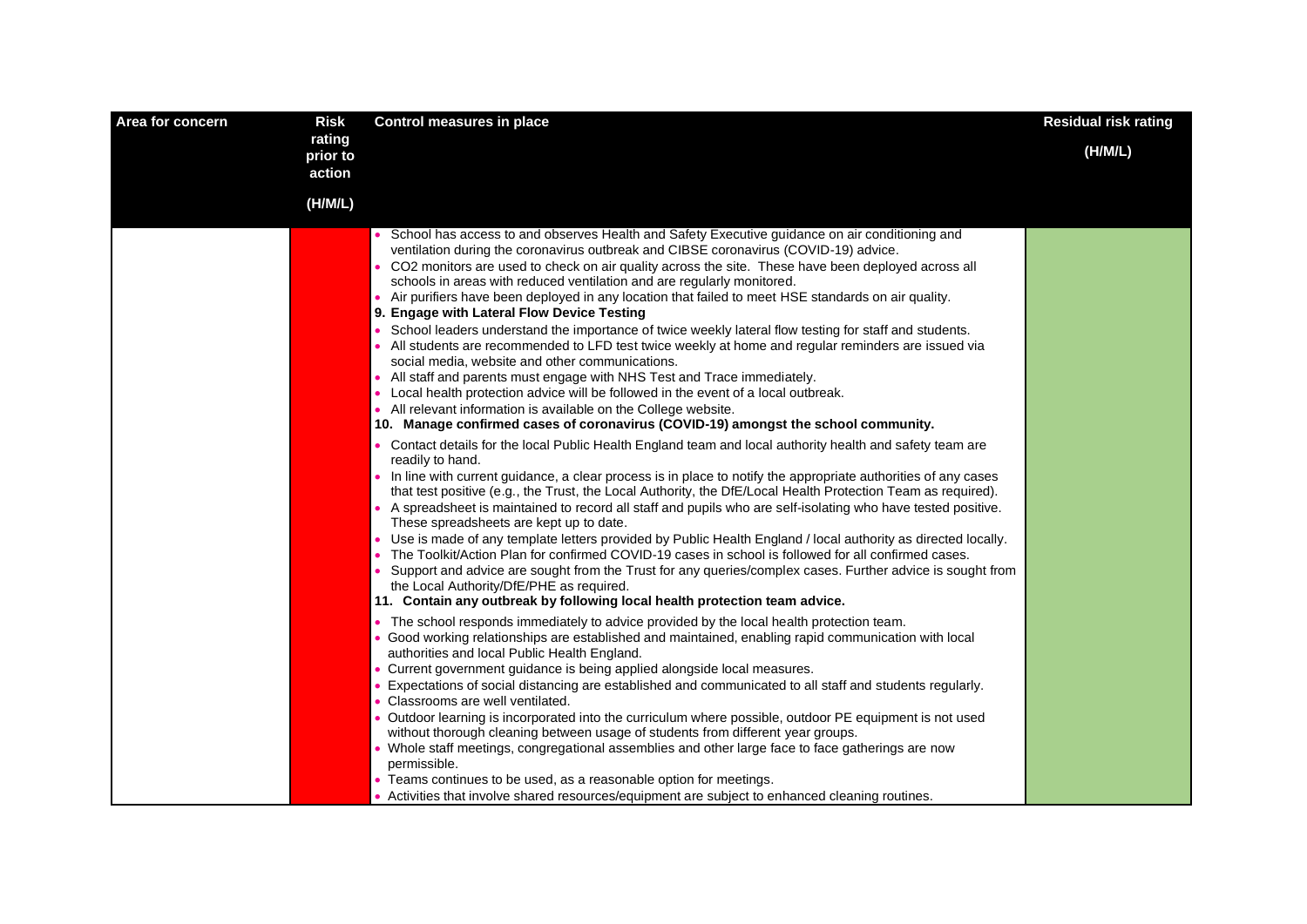| Area for concern                                                                           | <b>Risk</b>                  | <b>Control measures in place</b>                                                                                                                                                                                                                                                                                                                                                                                                                                                                                                                                                                                                                                                                                                                                                                                                                                                                                                                                                                                                                                                                                                                                                                                                                                                                                                                                                                                                                                                                                                                                                                                                                                                                     | <b>Residual risk rating</b> |
|--------------------------------------------------------------------------------------------|------------------------------|------------------------------------------------------------------------------------------------------------------------------------------------------------------------------------------------------------------------------------------------------------------------------------------------------------------------------------------------------------------------------------------------------------------------------------------------------------------------------------------------------------------------------------------------------------------------------------------------------------------------------------------------------------------------------------------------------------------------------------------------------------------------------------------------------------------------------------------------------------------------------------------------------------------------------------------------------------------------------------------------------------------------------------------------------------------------------------------------------------------------------------------------------------------------------------------------------------------------------------------------------------------------------------------------------------------------------------------------------------------------------------------------------------------------------------------------------------------------------------------------------------------------------------------------------------------------------------------------------------------------------------------------------------------------------------------------------|-----------------------------|
|                                                                                            | rating<br>prior to<br>action |                                                                                                                                                                                                                                                                                                                                                                                                                                                                                                                                                                                                                                                                                                                                                                                                                                                                                                                                                                                                                                                                                                                                                                                                                                                                                                                                                                                                                                                                                                                                                                                                                                                                                                      | (H/M/L)                     |
|                                                                                            | (H/M/L)                      |                                                                                                                                                                                                                                                                                                                                                                                                                                                                                                                                                                                                                                                                                                                                                                                                                                                                                                                                                                                                                                                                                                                                                                                                                                                                                                                                                                                                                                                                                                                                                                                                                                                                                                      |                             |
|                                                                                            |                              | • Appropriate signage, screens and floor markings remian in place to protect reception staff and other office<br>staff so that they can remain at a distance of 2m from any visitors. Where possible, they are further<br>protected by screens.<br>Student behaviour policy has been reviewed and updated in light of the ongoing COVID 19 arrangements<br>with clear sanctions in place for anyone ignoring or deliberately flouting the rules.<br>Senior leadership closely monitor compliance with the COVID 19 arrangements and adjust procedures<br>where necessary.                                                                                                                                                                                                                                                                                                                                                                                                                                                                                                                                                                                                                                                                                                                                                                                                                                                                                                                                                                                                                                                                                                                            |                             |
| There is a member of staff<br>or student with suspected<br>COVID-19 symptoms in<br>school. |                              | • Current government guidance is being applied.<br>• The school engages fully with the NHS Test and Trace process. Staff and parents understand and act on<br>their obligations under NHS Test and Trace to get tested if they show symptoms of COVID-19.<br>• Appropriate guidance is followed according to the result of the test.<br>Staff, students, and parents have been briefed regarding the need to self-isolate with symptoms.                                                                                                                                                                                                                                                                                                                                                                                                                                                                                                                                                                                                                                                                                                                                                                                                                                                                                                                                                                                                                                                                                                                                                                                                                                                             |                             |
|                                                                                            |                              | . Procedures are in place to ensure that staff, students, or visitors do not enter the school if they have COVID-<br>19 symptoms / have been told to self-isolate by a healthcare professional until it is safe to do so according to<br>the latest government guidance.<br>. Any staff/students who become unwell at school must be isolated immediately and sent home as soon as<br>possible with arrangements made for them to take a test under NHS Test and Trace.<br>• A room and separate toilet have been designated to accommodate any suspected case whilst they are<br>waiting to be collected. Additional spaces have been identified in the event of multiple simultaneous cases<br>arising.<br>Arrangements are in place for staff supervision of any student displaying COVID-19 symptoms (2m<br>distancing should be observed and where this is not possible, they should wear suitable PPE).<br>Staff and student absence related to COVID-19 is monitored and carefully tracked so that no students or<br>staff are accepted back into school before the incubation timeline has elapsed as set out in the latest<br>government guidance.<br>• Arrangements are in place to notify the Trust/Local Authority of any students or staff who test positive for<br>COVID-19.<br>Students suspected of having COVID-19 will be sent home until confirmation of a test result under NHS Test<br>and Trace is received.<br>• The Toolkit/Action Plan for confirmed COVID-19 cases in school is followed for all confirmed cases.<br>Support and advice are sought from the Trust for any queries/complex cases. Further advice is sought from<br>the Local Authority/DfE/PHE as required. |                             |
| Access to /egress from<br>site                                                             |                              | • Arrangements for egress from site are in place.<br>• The number of entrances and exits to be used has been maximised.                                                                                                                                                                                                                                                                                                                                                                                                                                                                                                                                                                                                                                                                                                                                                                                                                                                                                                                                                                                                                                                                                                                                                                                                                                                                                                                                                                                                                                                                                                                                                                              |                             |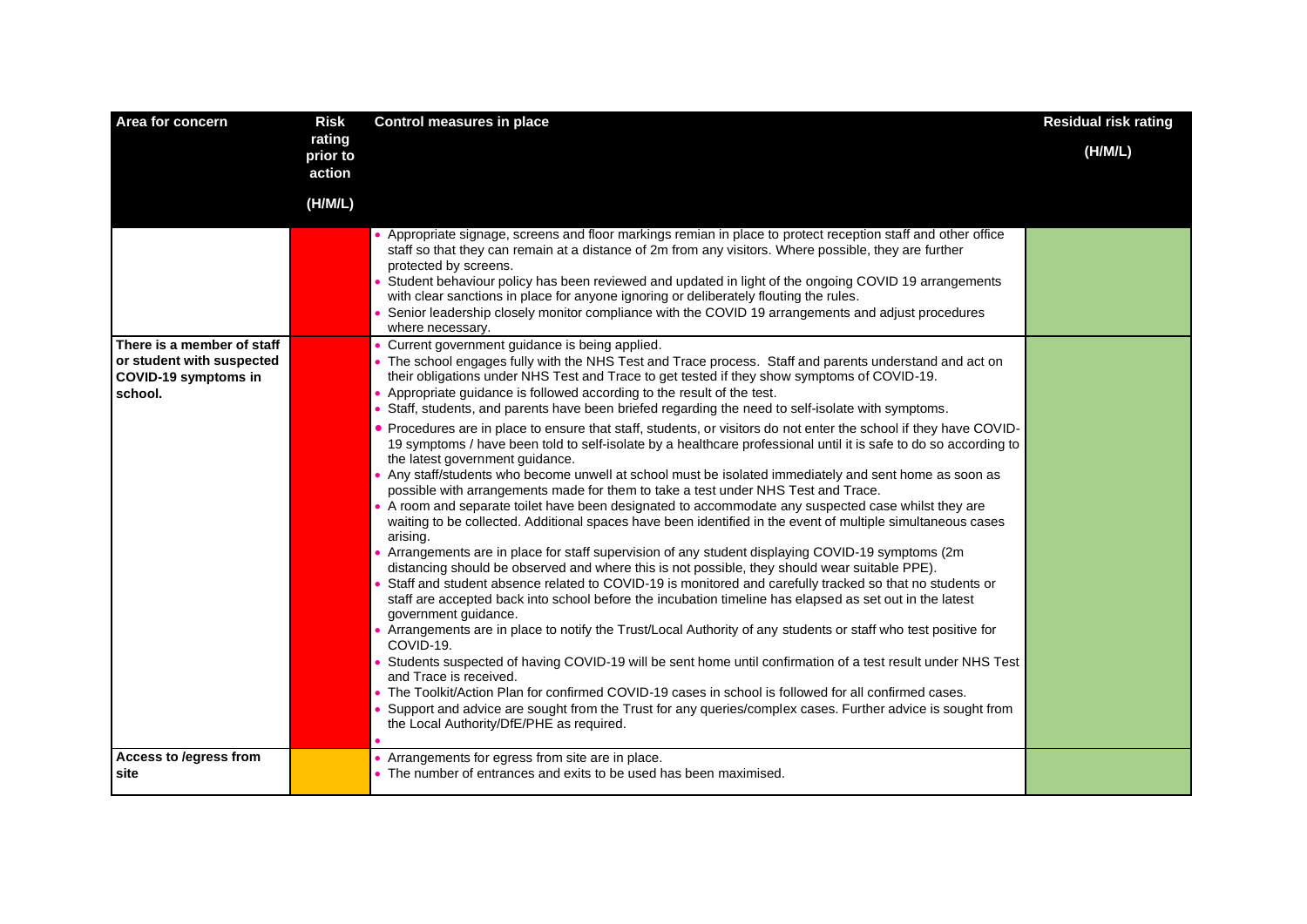| Area for concern                                                                                                                                 | <b>Risk</b>                  | <b>Control measures in place</b>                                                                                                                                                                                                                                                                                                                                                                                                                                                                                                                                                                                                                                                                                                                                                                                                                                                                                                                                                                                                                                                                                                                                                                                                                                                                                                                                                      | <b>Residual risk rating</b> |
|--------------------------------------------------------------------------------------------------------------------------------------------------|------------------------------|---------------------------------------------------------------------------------------------------------------------------------------------------------------------------------------------------------------------------------------------------------------------------------------------------------------------------------------------------------------------------------------------------------------------------------------------------------------------------------------------------------------------------------------------------------------------------------------------------------------------------------------------------------------------------------------------------------------------------------------------------------------------------------------------------------------------------------------------------------------------------------------------------------------------------------------------------------------------------------------------------------------------------------------------------------------------------------------------------------------------------------------------------------------------------------------------------------------------------------------------------------------------------------------------------------------------------------------------------------------------------------------|-----------------------------|
|                                                                                                                                                  | rating<br>prior to<br>action |                                                                                                                                                                                                                                                                                                                                                                                                                                                                                                                                                                                                                                                                                                                                                                                                                                                                                                                                                                                                                                                                                                                                                                                                                                                                                                                                                                                       | (H/M/L)                     |
|                                                                                                                                                  | (H/M/L)                      |                                                                                                                                                                                                                                                                                                                                                                                                                                                                                                                                                                                                                                                                                                                                                                                                                                                                                                                                                                                                                                                                                                                                                                                                                                                                                                                                                                                       |                             |
|                                                                                                                                                  |                              | . Outside doors are used to access classrooms directly where these are available and can be safely<br>accessed.<br>• Procedure is in place for receptionist to check that no one enters the school who has COVID-19 symptoms.<br>• A dedicated waiting area and meeting room is made available for visitors, adjacent to reception.<br>• Deliveries are managed effectively in a timely manner.                                                                                                                                                                                                                                                                                                                                                                                                                                                                                                                                                                                                                                                                                                                                                                                                                                                                                                                                                                                       |                             |
| Lack of / incorrect use of<br><b>PPE</b> or inappropriate<br>disposal leading to<br>increased risk of infection.                                 |                              | • The latest government guidance on wearing PPE in schools is applied alongside local measures.<br>• Guidance has been issued to staff around need for and how to put on and take off PPE correctly.<br>• The need for PPE in some circumstances, such as providing intimate care, is subject to a thorough<br>individual risk assessment.<br>• Adequate supplies of PPE are secured for staff where risk assessment identifies wearing of PPE is required.<br>Guidance has been issued regarding the correct disposal of PPE.<br>Staff will be provided with face masks if specifically required. Gloves and aprons will also be available if<br>required. Visors and goggles will also be made available on request.                                                                                                                                                                                                                                                                                                                                                                                                                                                                                                                                                                                                                                                                |                             |
| Some staff and students<br>(or close family members)<br>may have increased<br>vulnerability to infection or<br>poorer outcomes from<br>COVID-19. |                              | • The latest government guidance is applied.<br>Staff and students with underlying health issues have been provided with updated guidance and<br>discussions have been held with them regarding attending work/school.<br>Individual risk assessments take place where appropriate.<br>All members of staff and students with underlying health issues, those within vulnerable groups have been<br>instructed to make their condition or circumstances known to the school. Records are kept of this and<br>regularly updated.<br>Members of staff and students with underlying health conditions have been asked to seek and act on the<br>advice of their GP/consultant/midwife or current government advice.<br>Staff and students are clear about the definitions and associated mitigating strategies in relation to people<br>who are classed as clinically vulnerable and clinically extremely vulnerable as set out in the latest<br>government guidance.<br>• For vulnerable staff and students, concerns are discussed, procedures explained, and risk assessments<br>offered.<br>• A pregnancy risk assessment is in place for any pregnant staff.<br>If the risk assessment raises any significant issues for pregnant staff who are not in the third trimester, then<br>the full range of options will be considered including working from home earlier than 28 weeks. |                             |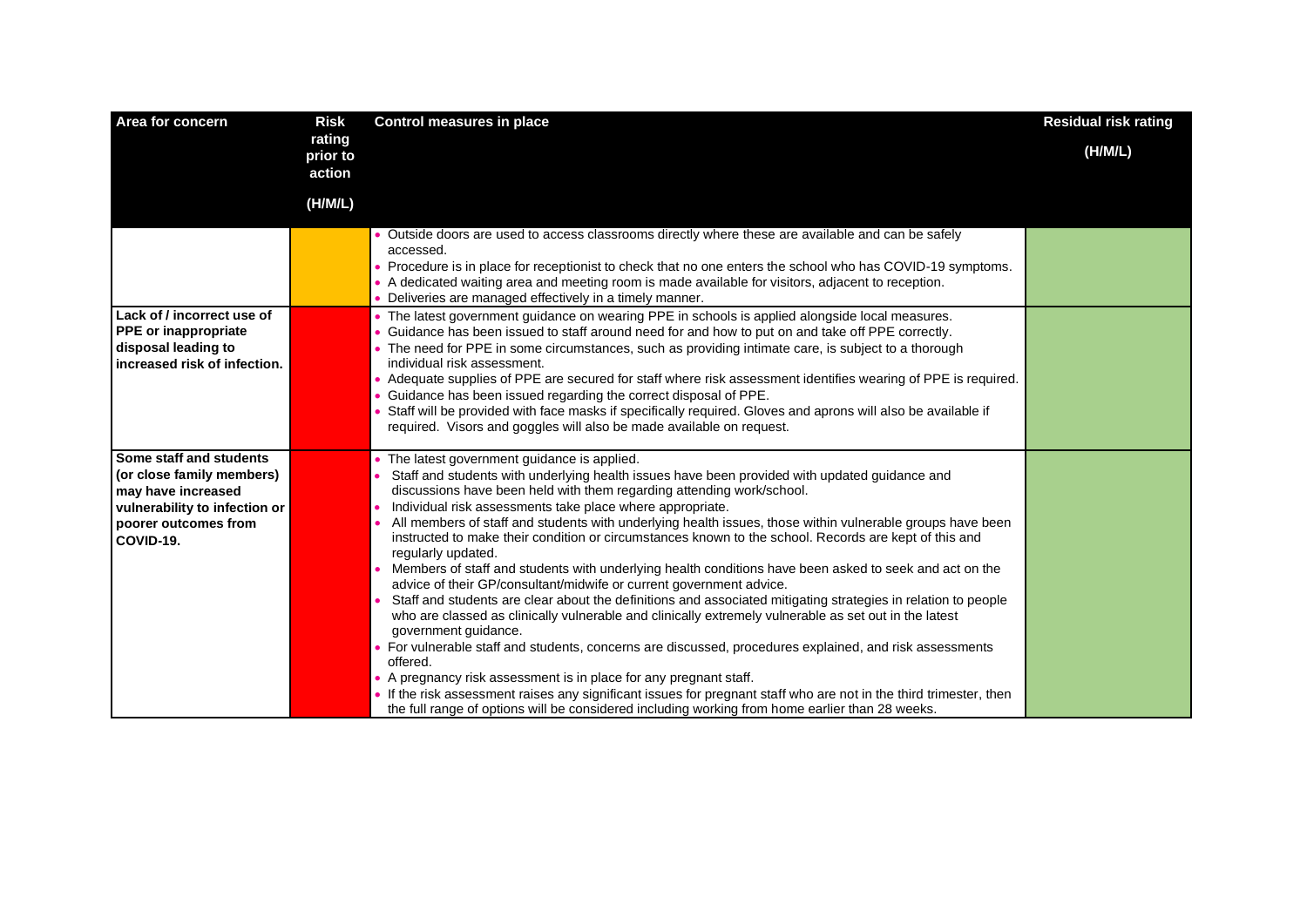| Area for concern                                                    | <b>Risk</b>                  | <b>Control measures in place</b>                                                                                                                                                                                                                                                                                                                                                                                                                                                                                                                                                                                                                                                                                                                                                                                                                                                                                                             | <b>Residual risk rating</b> |
|---------------------------------------------------------------------|------------------------------|----------------------------------------------------------------------------------------------------------------------------------------------------------------------------------------------------------------------------------------------------------------------------------------------------------------------------------------------------------------------------------------------------------------------------------------------------------------------------------------------------------------------------------------------------------------------------------------------------------------------------------------------------------------------------------------------------------------------------------------------------------------------------------------------------------------------------------------------------------------------------------------------------------------------------------------------|-----------------------------|
|                                                                     | rating<br>prior to<br>action |                                                                                                                                                                                                                                                                                                                                                                                                                                                                                                                                                                                                                                                                                                                                                                                                                                                                                                                                              | (H/M/L)                     |
|                                                                     | (H/M/L)                      |                                                                                                                                                                                                                                                                                                                                                                                                                                                                                                                                                                                                                                                                                                                                                                                                                                                                                                                                              |                             |
| Mental health concerns for<br>staff and students due to<br>COVID-19 |                              | . Wellbeing/mental health issues are managed with the year group pastoral teams and external agencies<br>where appropriate.<br>• Age-appropriate websites/resources are provided for students.<br>Staff are directed to useful websites and resources that they might find helpful themselves.<br>Line managers stay in touch regularly with staff and check that they are well.<br>Staff briefings and training focus on wellbeing, recognising the importance of their own wellbeing and that of<br>their students.<br>• Appropriate work plans are agreed with staff and support is provided where necessary.<br>Staff who are asymptomatic but isolating may continue to work from home if suitable.<br>Staff are considered individuals and managed accordingly.<br>• Wellbeing and work-life balance are promoted with all staff.<br>• The school has access to trained staff who can deliver any bereavement counselling and support. |                             |
| <b>Existing site maintenance</b>                                    |                              | Current government guidance is being applied.                                                                                                                                                                                                                                                                                                                                                                                                                                                                                                                                                                                                                                                                                                                                                                                                                                                                                                |                             |
| regimes are up to date<br>and/or all systems are                    |                              | Pest control is utilised where necessary.<br>• Ventilation systems have been tested and any practical improvements to improve ventilation have been put                                                                                                                                                                                                                                                                                                                                                                                                                                                                                                                                                                                                                                                                                                                                                                                      |                             |
| operational.                                                        |                              | in place.                                                                                                                                                                                                                                                                                                                                                                                                                                                                                                                                                                                                                                                                                                                                                                                                                                                                                                                                    |                             |
|                                                                     |                              | • A health and safety site inspection was undertaken in October 21.                                                                                                                                                                                                                                                                                                                                                                                                                                                                                                                                                                                                                                                                                                                                                                                                                                                                          |                             |
|                                                                     |                              | • The Good Estates Management toolkit checklist and quidance is in place.                                                                                                                                                                                                                                                                                                                                                                                                                                                                                                                                                                                                                                                                                                                                                                                                                                                                    |                             |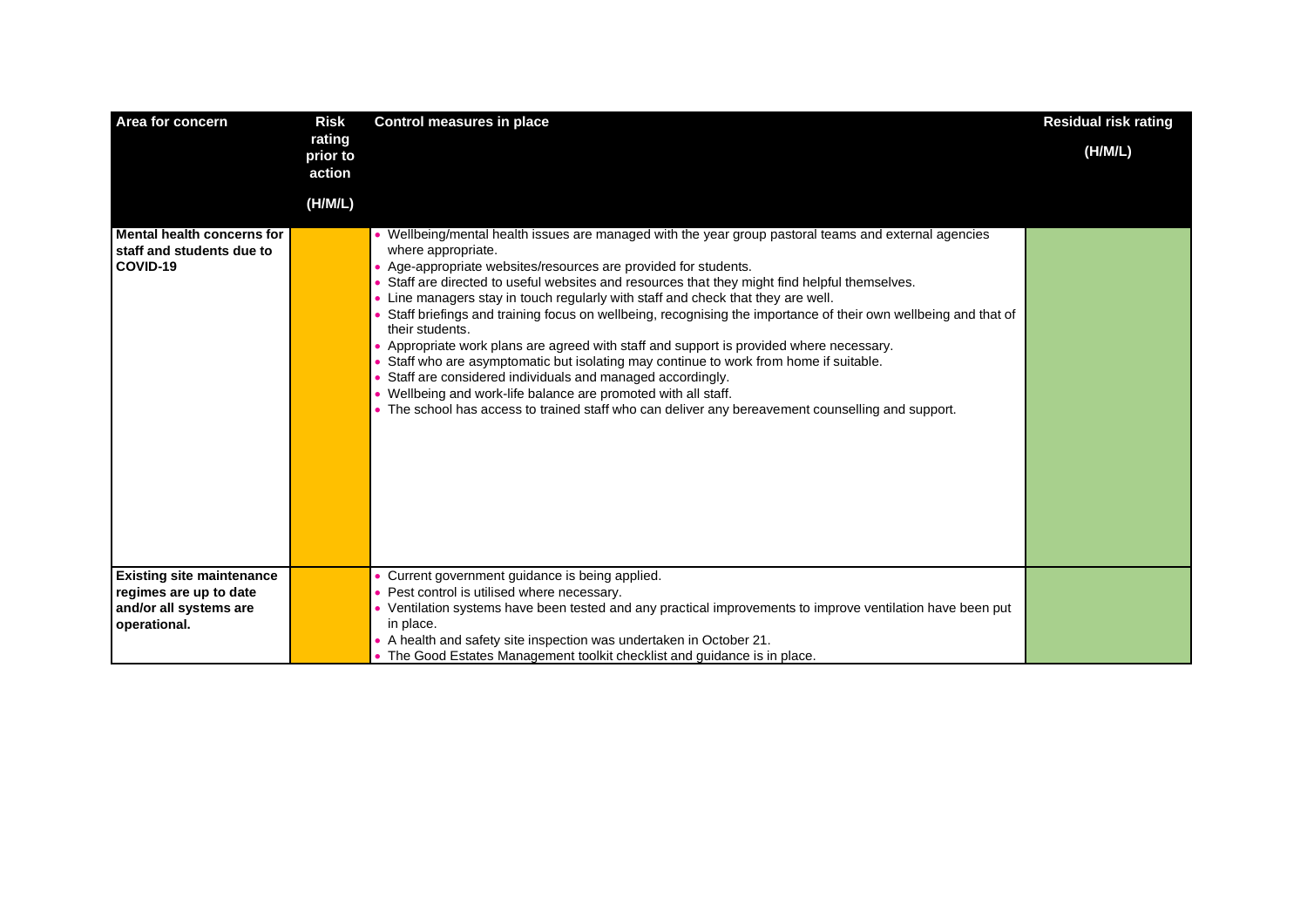| Area for concern                                                                                                                       | <b>Risk</b>                  | <b>Control measures in place</b>                                                                                                                                                                                                                                                                                                                                                                                                                                                                                                                                                                                                                       | <b>Residual risk rating</b> |
|----------------------------------------------------------------------------------------------------------------------------------------|------------------------------|--------------------------------------------------------------------------------------------------------------------------------------------------------------------------------------------------------------------------------------------------------------------------------------------------------------------------------------------------------------------------------------------------------------------------------------------------------------------------------------------------------------------------------------------------------------------------------------------------------------------------------------------------------|-----------------------------|
|                                                                                                                                        | rating<br>prior to<br>action |                                                                                                                                                                                                                                                                                                                                                                                                                                                                                                                                                                                                                                                        | (H/M/L)                     |
|                                                                                                                                        | (H/M/L)                      |                                                                                                                                                                                                                                                                                                                                                                                                                                                                                                                                                                                                                                                        |                             |
| <b>Current policies and</b><br>procedures have been<br>adapted/updated to take<br>account of COVID-19<br>impact.                       |                              | • Existing policies and procedures have been updated/adapted to take account of COVID-19 impact.<br>• Fire procedures have been reviewed and revised where required.<br>Staff and students have been briefed and rehearsed on evacuation procedures.<br>• Incident controller has been trained/ briefed appropriately.                                                                                                                                                                                                                                                                                                                                 |                             |
| Third party contractors on-<br>site whilst school is in<br>operation may pose a risk<br>to social distancing and<br>infection control. |                              | Assurances have been sought from the contractors that all staff attending the setting will be in good health<br>(symptom free) and that contractors have procedures in place to ensure effective social distancing is<br>maintained at all times.<br>. In addition to arrangements for COVID-19, normal contractor procedures are being applied and have been<br>updated in light of COVID-19 (including contractor risk assessments and method statements, and contractor                                                                                                                                                                             |                             |
|                                                                                                                                        |                              | induction) and these have been reviewed.                                                                                                                                                                                                                                                                                                                                                                                                                                                                                                                                                                                                               |                             |
| Staff shortages due to<br>absence may compromise<br>operational safety.                                                                |                              | • The health status and availability of every member of staff is regularly updated so that deployment can be<br>planned.<br>SLT/senior staff members are briefed on each other's roles in order to avoid any single point of failure.<br>Sufficient cover/supply staff are available.<br>Roles have been reallocated to cover any critical functions where appropriate. Staff have appropriate<br>competences and training to fulfil their roles.<br>Staff have been trained /briefed across disciplines to avoid any single points of failure.<br>• There are sufficiently qualified first aiders to cover the numbers of staff and students on site. |                             |
| <b>Risk of infection during PE</b><br>due to lack of COVID<br>secure arrangements                                                      |                              | • Where possible PE is undertaken outdoors.<br>• Where lessons take place indoors, ventilation is maximised and where practical doors and windows opened<br>whilst the lesson is taking place.<br>Sports equipment is thoroughly cleaned between each use.<br>• Activities are selected that allow for social distancing and small consistent groupings.<br>Social distance is maintained in changing rooms and the use of showers is avoided.<br>Changing rooms are cleaned after use.                                                                                                                                                                |                             |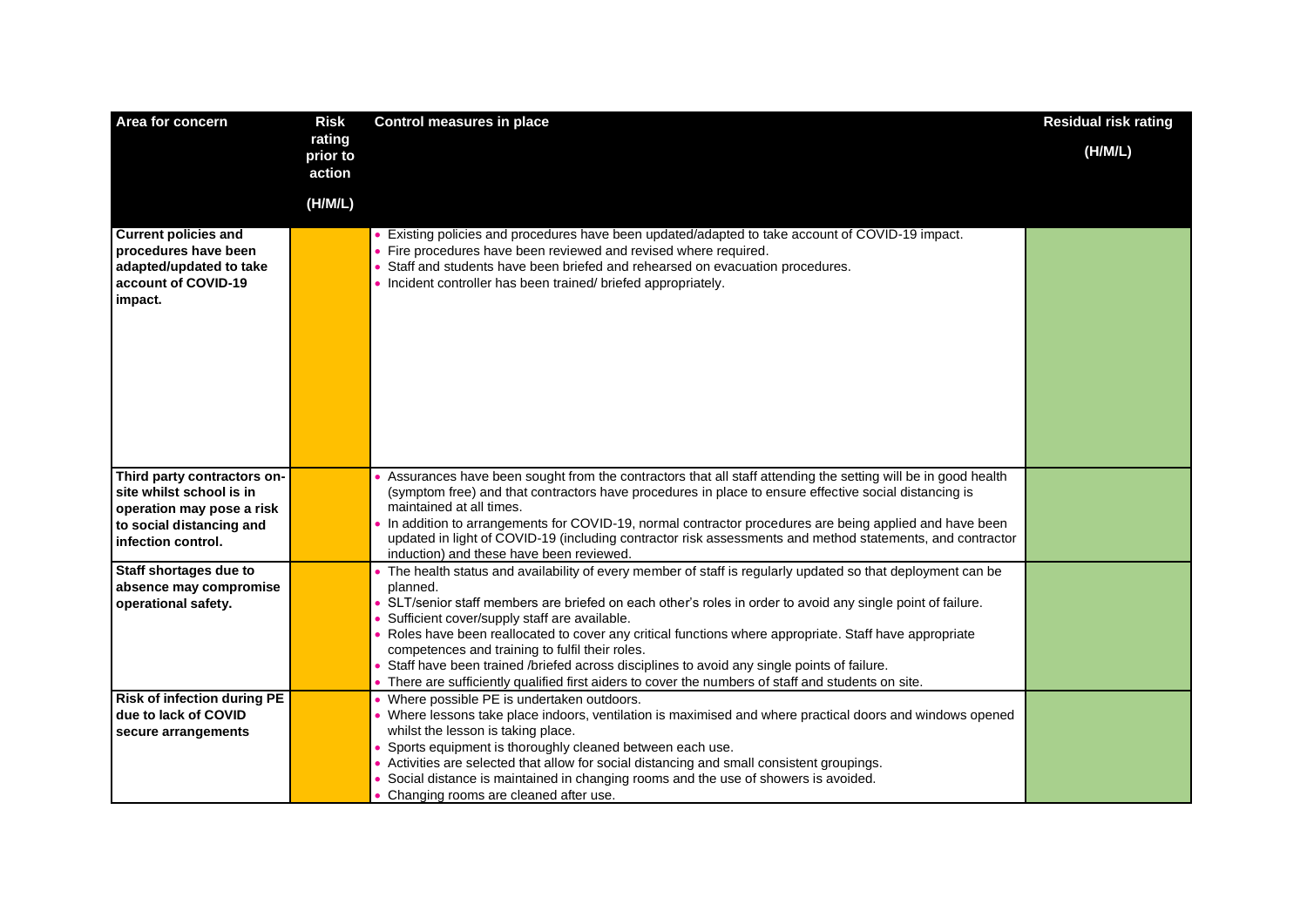| Area for concern                                                                                                                                                                                                                                                            | <b>Risk</b>                  | <b>Control measures in place</b>                                                                                                                                                                                                                                                                                                                                                                                                                                                                                                                                                            | <b>Residual risk rating</b> |
|-----------------------------------------------------------------------------------------------------------------------------------------------------------------------------------------------------------------------------------------------------------------------------|------------------------------|---------------------------------------------------------------------------------------------------------------------------------------------------------------------------------------------------------------------------------------------------------------------------------------------------------------------------------------------------------------------------------------------------------------------------------------------------------------------------------------------------------------------------------------------------------------------------------------------|-----------------------------|
|                                                                                                                                                                                                                                                                             | rating<br>prior to<br>action |                                                                                                                                                                                                                                                                                                                                                                                                                                                                                                                                                                                             | (H/M/L)                     |
|                                                                                                                                                                                                                                                                             | (H/M/L)                      |                                                                                                                                                                                                                                                                                                                                                                                                                                                                                                                                                                                             |                             |
|                                                                                                                                                                                                                                                                             |                              | • Hand sanitiser is available in the changing rooms.                                                                                                                                                                                                                                                                                                                                                                                                                                                                                                                                        |                             |
| Music, dance, and drama in<br>school - increased risk of<br>infection due to the nature<br>of the activity                                                                                                                                                                  |                              | • Teachers closely monitor and supervise the use of equipment.<br>. Music equipment where it is shared is disinfected regularly after every use including accessories.<br>Instruments are cleaned by the pupils, following guidance from teachers.<br>• Pick and drop off points are designated for returning equipment with appropriate quarantine/cleaning<br>procedures in place.                                                                                                                                                                                                        |                             |
| <b>Transmissions due to</b><br>asymptomatic cases put<br>students and staff at risk<br>and could result in some<br>transmissions in schools<br>going undetected. This is<br>a particular concern given<br>the high transmissibility of<br>the new variants of Covid-<br>19. |                              | • Testing is provided in line with current government guidance.<br>(Scientific evidence indicates that lateral flow testing identifies new variants of Covid-19)<br>• Any testing arrangements carried out in school are in line with government guidance and are covered by an<br>appropriate risk assessment, with additional control measures in place as required.<br>• A separate risk assessment for COVID-19 testing in schools is in place to cover testing arrangements (refer<br>to the Trust 'COVID-19 Risk Assessment: School Based Asymptomatic Testing' for further details). |                             |
| Increased infection rates<br>due to high levels of<br>community transmission,<br>and impact of new<br>variants.                                                                                                                                                             |                              | Current government, PHE, DfE, Local Authority guidance is followed.<br>Contingency Framework implemented if/when additional restrictions are applied to Local Authority area.<br>• DfE System of controls are implemented and regularly reviewed.<br>• Local Authority notified of all positive cases in school.                                                                                                                                                                                                                                                                            |                             |